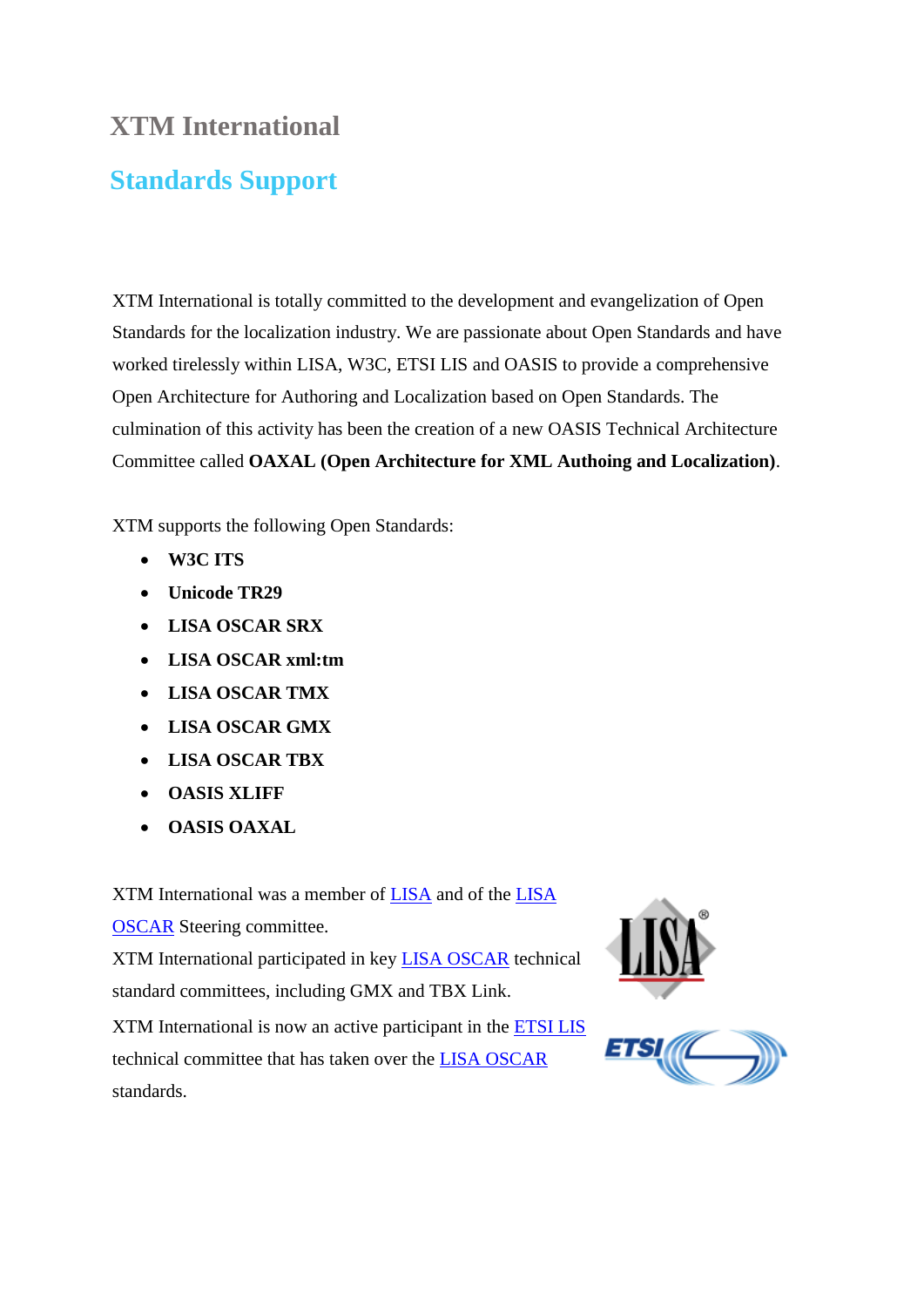XTM International also donated the [xml:tm](http://www.gala-global.org/oscarStandards/xml-tm/xml-tm.html) standard to LISA OSCAR. The further development of xml:tm has now been taken over by [ETSI LIS.](http://www.etsi.org/)

XTM International also participates in a number of [OASIS](http://www.oasis-open.org/) [technical committees.](http://www.oasis-open.org/committees/committees.php)

XTM International also participates in the [W3C ITS](http://www.w3.org/International/its/) technical committee: Andrzej Zydroń CTO of XTM International is an invited expert on the [W3C ITS TC.](http://www.w3.org/International/its/)

XTM International is committed to using and developing open standards. We are active in the following Open Standards Technical Committees:

- [LISA OSCAR](http://www.gala-global.org/lisa-oscar-standards) : XTM International was a LISA OSCAR steering committee member.
- [LISA OSCAR GILT Metrics \(GMX\):](http://www.gala-global.org/oscarStandards/gmx-v/gmx-v.html) XTM International has been key in the architecture of the proposed LISA OSCAR GILT Metrics GMX standard. This very important initiative defines an unambiguous definition for word and character counts for localizable electronic documents.
- [LISA OSCAR TBX Link:](http://www.gala-global.org/oscarStandards/tbx/tbx_oscar.pdf) XTM International is providing the editorship of the proposed TBX Link (Term Base Exchange) standard.